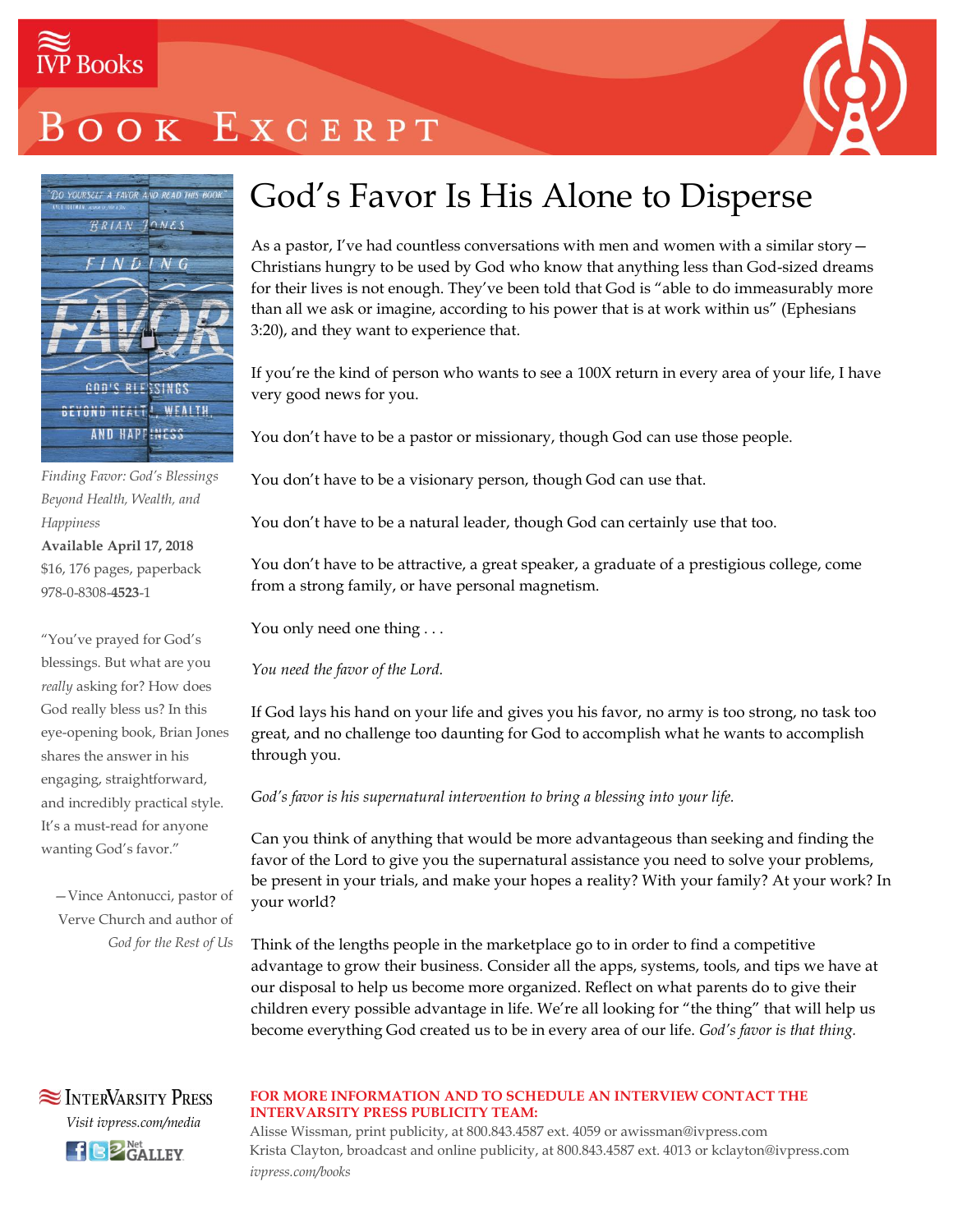# **IVP** Books

### OOK EXCERPT





**Brian Jones** is the founding senior pastor of Christ's Church of the Valley, an innovative multisite church of more than two thousand in the suburbs of Philadelphia. He's a graduate of Cincinnati Christian University (BA) and Princeton Theological Seminary (MDiv). The author of four books, Brian also writes practical articles on following Jesus at happinessable.com and articles on leadership and preaching at SeniorPastorCentral.com.

Follow him on Twitter: @Happinessable.

*Moses* discovered that with God's favor he could successfully lead a ragtag group of slaves to bring the most powerful army in the world to its knees. *Gideon* knew that with God's favor he could successfully discern which path God wanted him to take in his life. *Nehemiah* asked for God's favor and was granted the opportunity to successfully lead the most significant building project in the nation of Israel's history, despite severe opposition.

An important thing to understand, however, is that God's favor will not keep you from experiencing personal hardship. As much as I'd like to tell you that God's favor will make your life so easy that you'll be able to eat ice cream and go to bed and lose weight (let's admit that would be pretty awesome), it doesn't work like that. *Daniel* was shown God's favor, but spent the rest of his life in exile in Babylon. *Joseph* was shown God's favor, but had a terrible childhood and spent the majority of his adult life away from his family. *Esther* was shown God's favor, but almost got herself killed fulfilling God's call on her life.

Yet, despite the difficult journeys the great men and women in the Bible sometimes endured, they all understood there was *nothing* more important than seeking the favor of the Lord before anything they did. With it, victory was ensured. Without it, the battle was lost before it began.

What could God accomplish through your finances if you had his favor on them? What could happen in your quest to find the right person to marry if God's favor was on that quest? What could happen if you sought and found God's favor for that new business idea of yours?

Keep in mind, though, favor is not magic. We don't control God's favor any more than we control God himself. No amount of positive thinking, visualization, or manipulative selfhelp mind tricks will bring favor to pass. God's favor is his and his alone to disperse.

One more thing: God will withdraw his favor if we deliberately disobey his commands.

The Old Testament king Manasseh sinned greatly against the Lord, and he was led away into captivity by a neighboring army. "In his distress," we're told, "he sought the favor of the Lord his God and humbled himself greatly before the God of his ancestors" (2 Chronicles 33:12). The good news, for him, and for us is, "When he prayed to him, the Lord was moved by his entreaty and listened to his plea" and delivered him from their hands. Favor can be given, taken away, and then given again. It is God and God's alone to decide. Our task is simply to obey and to ask.

It's clear that there's nothing more important than having God lay his hand on your life and go with you to face your challenges as a man or woman, husband or wife, student, parent, police officer, or CEO. If maximum impact is your aim, then the favor of the Lord is what you must seek.

—Taken from chapter one, "God's Favor."

### **SEX INTERVARSITY PRESS** *Visit ivpress.com/media* **FEE B** GALLEY

#### **FOR MORE INFORMATION AND TO SCHEDULE AN INTERVIEW CONTACT THE INTERVARSITY PRESS PUBLICITY TEAM:**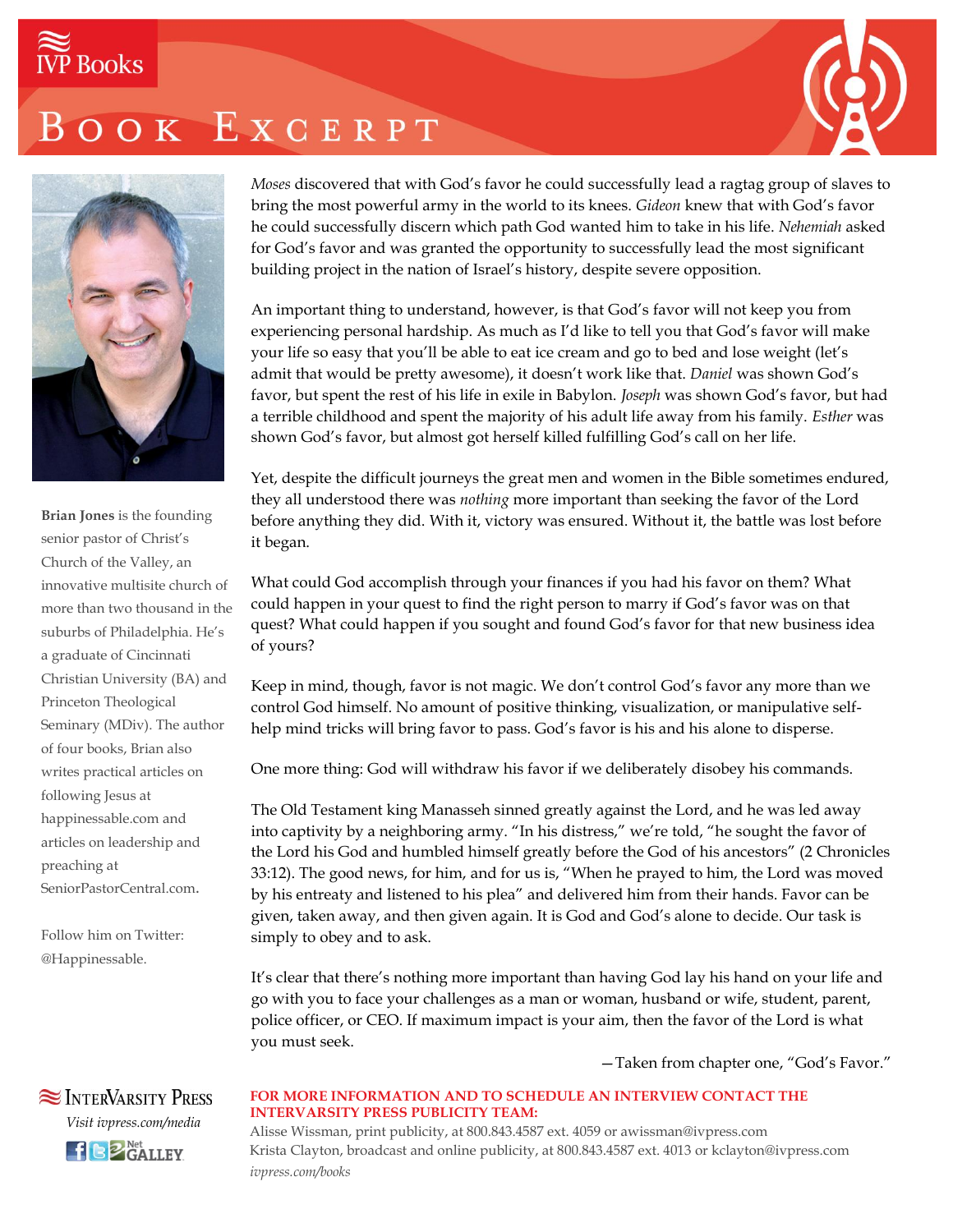

## OOK EXCERPT





*Finding Favor: God's Blessings Beyond Health, Wealth, and Happiness* **Available April 17, 2018**

\$16, 176 pages, paperback 978-0-8308-**4523**-1

*"In* Finding Favor*, Brian Jones uncovers a treasure trove of God's favor for his people. Sometimes we wonder if God really wants to give us his favor—his supernatural intervention bringing blessing into our lives. But Brian makes sure we know that closed doors and sweeping floors—and a host of other things—are all in the realm of God's favor for us."*

—Kyle Idleman, author of *Not a Fan* and *Grace Is Greater*



### Confessions of the Conquered

Years ago, before moving to Philadelphia to start Christ's Church of the Valley, I planted another church in Dayton, Ohio. This church took off like a rocket and soared from 150 to 153 in four years. I mean it just zoomed at breakneck speed. After just a year, we got kicked out of the middle school where we were meeting and had to quickly renovate an old paint store to meet in.

Now, just so you understand, when I felt called to ministry, I began laying plans to start the single largest, fastest growing church in the history of human civilization. I was going to give credit to God, of course, but kind of like the actors who pretend to be *thoroughly surprised* when they win an Oscar and then pull out three pages of prepared notes when they get up to the podium.

I don't know what happened, but God didn't understand what I was trying to accomplish for me . . . I mean him. The church didn't grow. We attracted our own "rabble," a small group of people with the spiritual gift of complaining, just like the ones in Moses' congregation. Nothing I tried worked. I became depressed. Two years into this new church, I began praying for God to release me from this assignment.

The funny thing is once I started praying I started getting job offers. One was to plant a new church in West Palm Beach, Florida, with an effort funded by a billionaire celebrity CEO. (I'd tell you his name but that would be bragging. I'm not above bragging, but I am above getting sued, which I've been told could happen if I mention his name.) I was told he was friends with other celebrities who would join our new church. I was told that he thought I'd be perfect for the job, that I would make three times what I was making, and could use his yacht on the weekends.

I got a call from another organization that was planting a new church outside of Boulder, Colorado, arguably the prettiest city I've ever visited. The mountains were stunning. The air was crisp. The field was ripe. The job was mine if I wanted it.

What happened with the job in Colorado? I blew the final interview. I mean I became argumentative over some obscure doctrine and melted down in front of everyone. It was embarrassing. My friends in the room were like, "What happened?" My wife said on the plane ride home, "What was that all about?" Looking back, I'm convinced I self-sabotaged the last twenty minutes of the interview. Deep down I knew I wasn't supposed to leave the church in Dayton.

The job in West Palm? I came to my senses halfway through the interview and told them that I couldn't be bought and that they'd better look elsewhere.

I flew home from the Colorado interview and walked through the doors of the ugly, dilapidated paint store we could afford to only partially renovate.

I sat down in my makeshift office/electrical closet/storage closest/entryway to the restroom

#### **FOR MORE INFORMATION AND TO SCHEDULE AN INTERVIEW CONTACT THE INTERVARSITY PRESS PUBLICITY TEAM:**